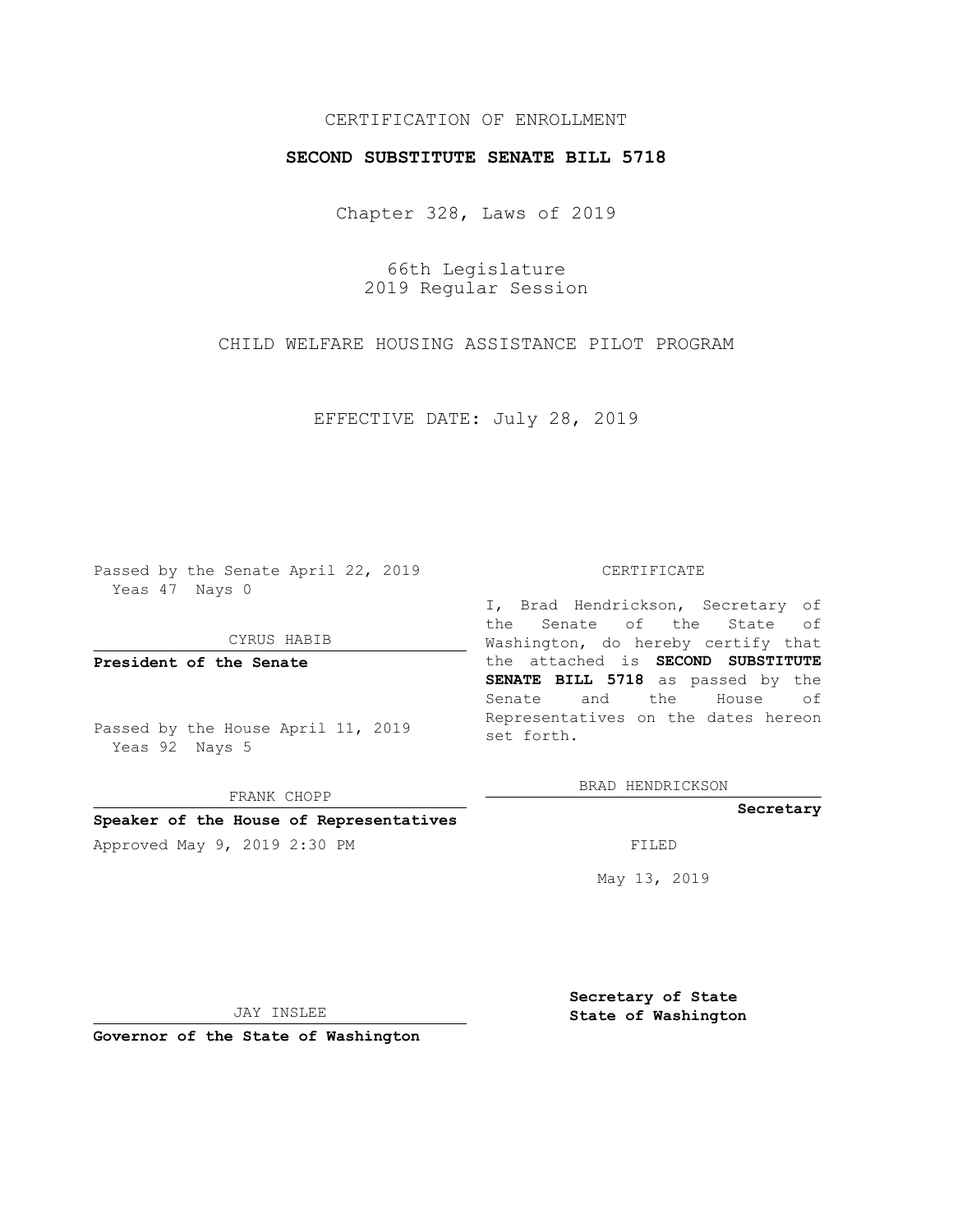## **SECOND SUBSTITUTE SENATE BILL 5718**

AS AMENDED BY THE HOUSE

Passed Legislature - 2019 Regular Session

## **State of Washington 66th Legislature 2019 Regular Session**

**By** Senate Ways & Means (originally sponsored by Senators Saldaña, Hasegawa, Nguyen, O'Ban, Das, Keiser, Kuderer, and Zeiger)

READ FIRST TIME 03/01/19.

 AN ACT Relating to establishing the child welfare housing assistance program that provides housing assistance to parents reunifying with a child and parents at risk of having a child removed; adding a new section to chapter 74.13 RCW; creating a new 5 section; and providing an expiration date.

6 BE IT ENACTED BY THE LEGISLATURE OF THE STATE OF WASHINGTON:

7 NEW SECTION. **Sec. 1.** A new section is added to chapter 74.13 8 RCW to read as follows:

 (1) Beginning July 1, 2020, the department shall establish a child welfare housing assistance pilot program, which provides housing vouchers, rental assistance, navigation, and other support 12 services to eligible families.

 (a) The department shall operate or contract for the operation of the child welfare housing assistance pilot program under subsection (3) of this section in one county west of the crest of the Cascade mountain range and one county east of the crest of the Cascade 17 mountain range.

18 (b) The child welfare housing assistance pilot program is 19 intended to shorten the time that children remain in out-of-home 20 care.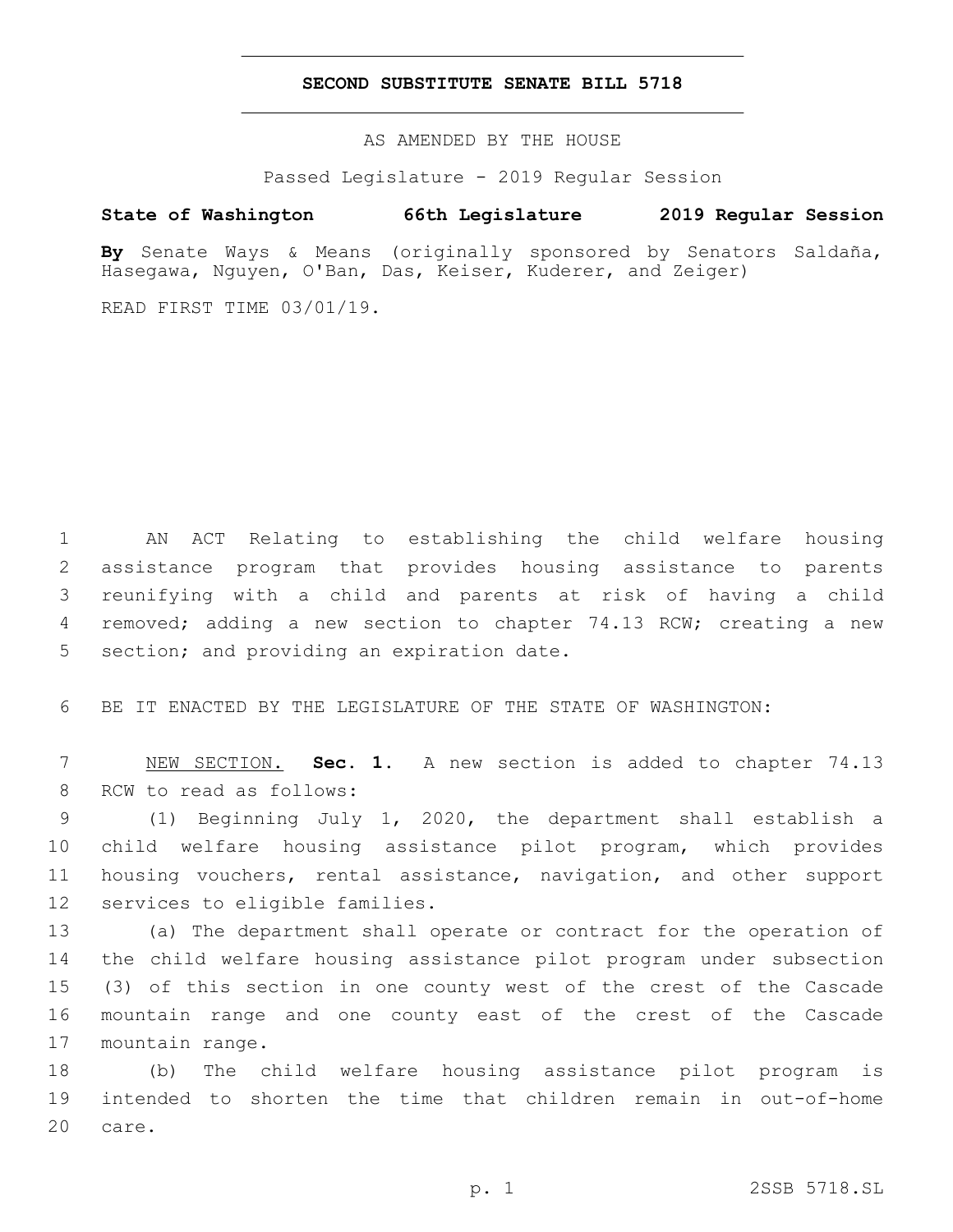(2) A parent with a child who is dependent pursuant to chapter 13.34 RCW and whose primary remaining barrier to reunification is the lack of appropriate housing is eligible for the child welfare housing 4 assistance pilot program.

 (3) The department shall contract with an outside entity or entities to operate the child welfare housing assistance pilot program. If no outside entity or entities are available to operate the program or specific parts of the program, the department may operate the program or the specific parts that are not operated by an 10 outside entity.

 (4) Families may be referred to the child welfare housing assistance pilot program by a caseworker, an attorney, a guardian ad litem as defined in chapter 13.34 RCW, a child welfare parent mentor as defined in RCW 2.70.060, an office of public defense social 15 worker, or the court.

 (5) The department shall consult with a stakeholder group that must include, but is not limited to, the following:

18 (a) Parent allies;

 (b) Parent attorneys and social workers managed by the office of 20 public defense parent representation program;

21 (c) The department of commerce;

22 (d) Housing experts;

23 (e) Community-based organizations;

24 (f) Advocates; and

(g) Behavioral health providers.25

 (6) The stakeholder group established in subsection (5) of this section shall begin meeting after the effective date of this section and assist the department in design of the child welfare housing assistance pilot program in areas including, but not limited to:

 (a) Equitable racial, geographic, ethnic, and gender distribution 31 of program support;

32 (b) Eligibility criteria;

 (c) Creating a definition of homeless for purposes of eligibility 34 for the program; and

 (d) Options for program design that include outside entities operating the entire program or specific parts of the program.

 (7) By December 1, 2021, the department shall report outcomes for the child welfare housing assistance pilot program to the oversight board for children, youth, and families established pursuant to RCW